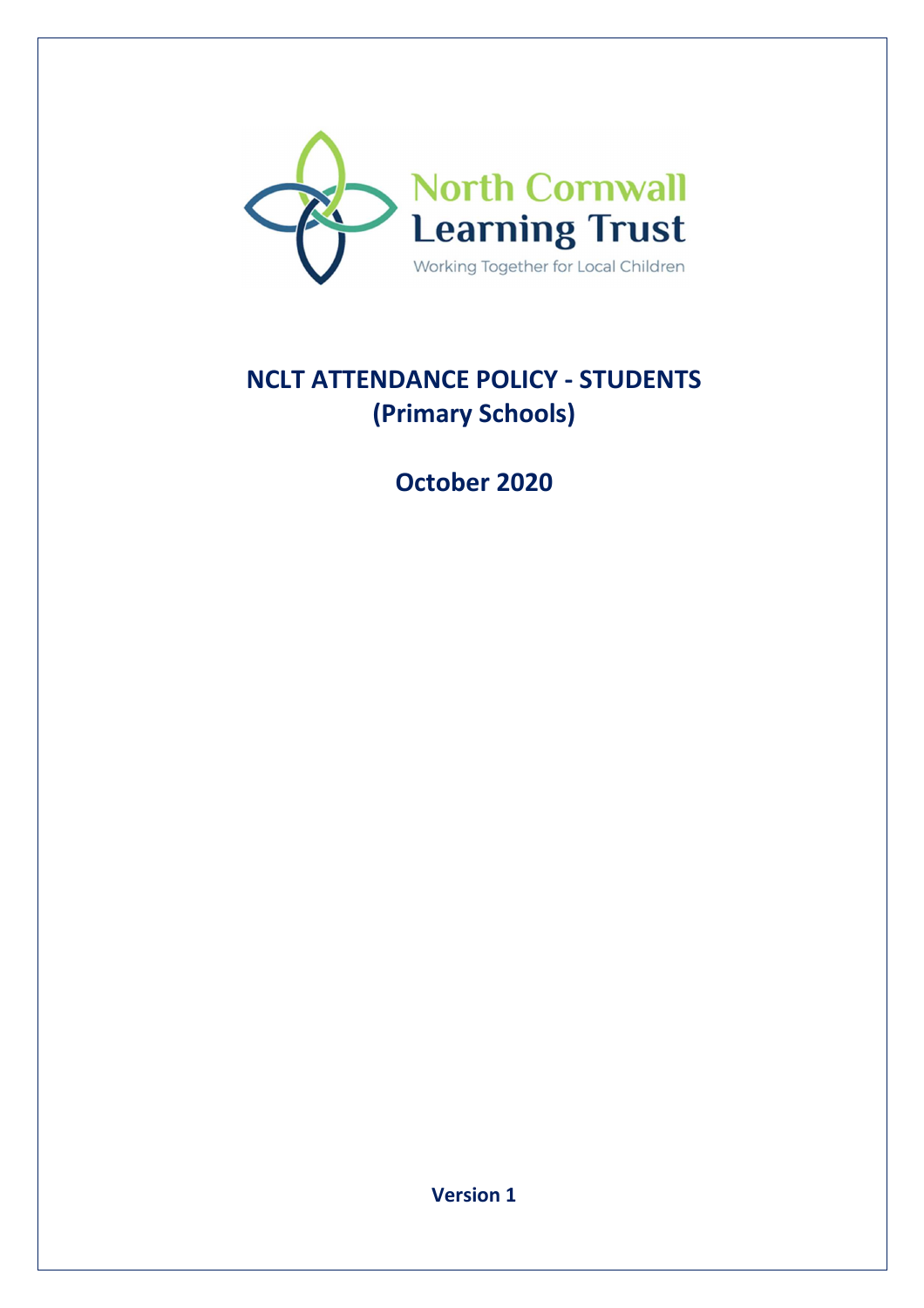#### **Rationale**

All school staff are committed to working with parents and pupils, as this is the best way to guarantee as high a level of attendance as possible. Through good attendance, we ensure every child's welfare and life opportunities are promoted to the best of their ability.

# **Introduction**

At the North Cornwall Learning Trust, we aim for an environment, which enables and encourages all members of the community to strive for excellence. For our children to gain the greatest benefit from their education, it is vital that they attend school regularly and your child should be at school, on time every day, unless the reason for the absence is unavoidable.

# **The government expects:**

• Schools and local authorities to:

- **Promote good attendance and reduce absence, including persistent absence;**
- Ensure every pupil has access to full-time education to which they are entitled; and,
- act early to address patterns of absence.

• Parents to perform their legal duty by ensuring their children of compulsory school age who are registered at school attend regularly.

• All pupils to be punctual to their lessons.

(DFE School Attendance July 2019)

It is very important, therefore, that parents ensure their child attends regularly and punctually, this policy sets out how, together, we will achieve this.

# **Attendance Ladder**

How close are you to reaching the top?

|                              | 100% | Perfection          |
|------------------------------|------|---------------------|
| 4 school days off each year  | 98%  | Impressive          |
| 7 school days off each year  | 96%  | Good                |
| 9 school days off each year  | 95%  | <b>Nearly There</b> |
| 11 school days off each year | 94%  | Needs to Improve    |
| 1 month off each year        | 90%  | Concerns            |
| 2 months off each year       | 80%  | Serious             |
|                              |      | Concerns            |

# **Why regular attendance is important?**

#### **Learning**

Any absence affects the pattern of a child's schooling and regular absence will seriously affect their learning. Any pupil's absence disrupts teaching routines, and so, may affect the learning of others.

Ensuring your child's regular attendance at school is your legal responsibility and permitting absence from school without a good reason creates an offence in law and may result in prosecution.

# **Safeguarding**

Your child may be at risk of harm if they do not attend school regularly. Safeguarding the interests of each child is everyone's responsibility and within the context of this school,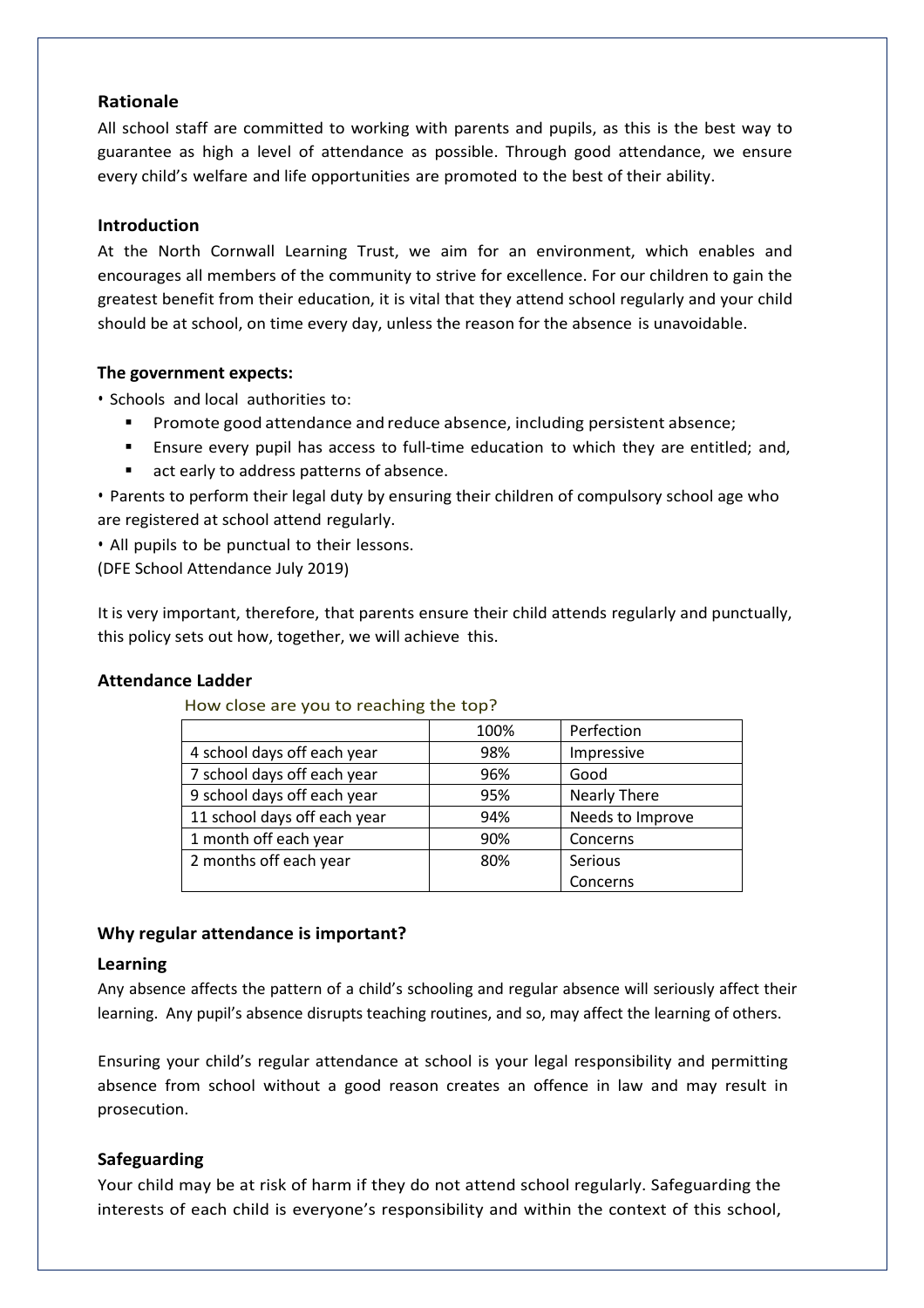we will adhere to 'Working together to Safeguard Children' (March 2015):

- Protecting children from maltreatment.
- Preventing impairment of children's health or development.
- Ensuring that children are growing up in circumstances consistent with the provision of safe and effective care.
- Taking action to enable all children have the best life chances.

Failing to attend School on a regular basis will be considered as a safeguarding matter.

#### **Promoting Regular Attendance**

Helping to create a pattern of regular attendance is everybody's responsibility - parents, pupils and all members of school staff.

To help us all to focus on this we will:

- Track every child's attendance and notify you if your child's attendance is below 96%;
- Notify you if your child/children have had 10 or more late arrivals per term and we may inform the Education Welfare Officer.

# **The Law relating to attendance**

Section 7 of the Education Act 1996 states that 'the parent of every child of compulsory school age shall cause him / her to receive efficient full-time education suitable:-

- (a) to age, ability and aptitude and
- (b) to any special educational needs, he/she may have

Either by regular attendance at school or otherwise'

# **The Law relating to safeguarding**

Section 175 of the Education Act 2002 places a duty on local authorities and governing bodies to have regard to guidance issued by the Secretary of State with regard to safeguarding and promoting the welfare of children and pupils under the age of 18.

#### **Understanding types of absence**

Every half-day absence from school has to be classified by the school (not by the parents), as either AUTHORISED or UNAUTHORISED. Therefore, information about the cause of any absence is always required, preferably in writing.

Authorised absences are mornings or afternoons away from school for a good reason like when your child is genuinely too ill to attend, medical/dental appointments, which, unavoidably, fall in school time, emergencies or other unavoidable causes.

Unauthorised absences are those, which the school does not consider reasonable and for which no 'leave' has been given. This type of absence can lead to the Local Authority using sanctions and/or legal proceedings. This includes:

- Parents/carers keeping children off school unnecessarily
- Truancy before or during the school day
- Absences which have never been properly explained
- Children who arrive at school too late to get a mark
- Shopping, looking after other children or birthdays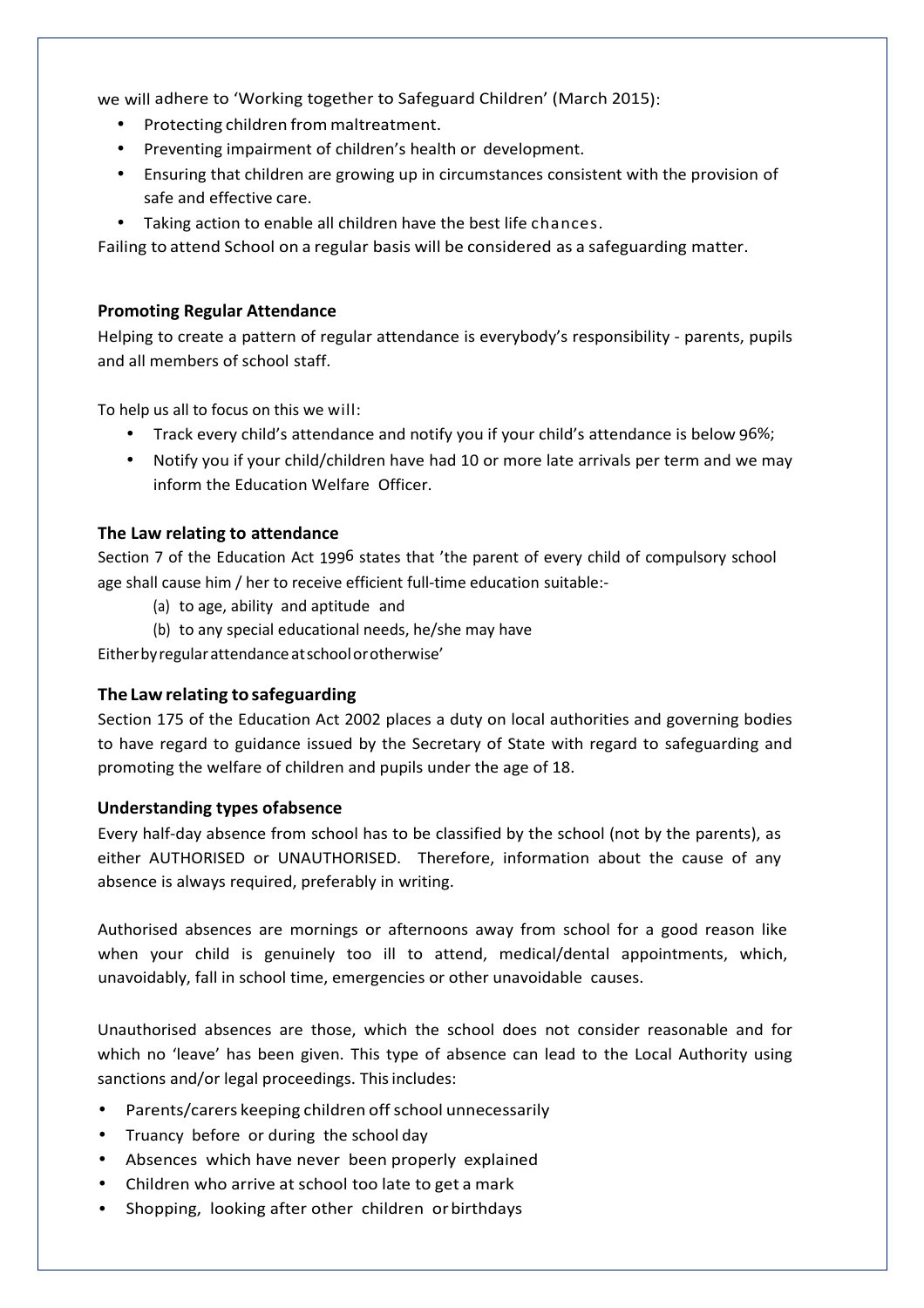• Day trips and holidays in term time which have not been agreed

Whilst any child may be off school because they are ill, sometimes they can be reluctant to attend school. Any problems with regular attendance are best sorted out between the school, the parents and the child. If your child is reluctant to attend, it is never better to cover up their absence or to give in to pressure to excuse them from attending. This gives the impression that attendance does not matter and usually make things worse.

Any student in the North Cornwall Learning Trust identified as having attendance below 96% may have a letter sent to their parents. In light of COVID 19, a judgment will be made on individual cases.

However, should parent(s) provide evidence from a medical practitioner advising that the period of absence was necessary, the absence for the evidenced period will be authorised.

The following national codes will be used to record attendance information.

| <b>CODE</b>             | <b>DESCRIPTION</b>                                                                   | <b>MEANING</b>                              |  |
|-------------------------|--------------------------------------------------------------------------------------|---------------------------------------------|--|
|                         | Present (AM)                                                                         | Present                                     |  |
|                         | Present (PM)                                                                         | Present                                     |  |
| B                       | Educated off site (NOT Dual registration)                                            | School Approved off site Education Activity |  |
| $\overline{\mathsf{C}}$ | Other Authorised Circumstances (not covered by                                       | Authorised absence                          |  |
|                         | another appropriate code/description)                                                |                                             |  |
| D                       | Dual registration (i.e. pupil attending other                                        | Approved Education Activity                 |  |
|                         | establishment)                                                                       |                                             |  |
| $\overline{E}$          | Excluded (no alternative provision made)                                             | Authorised absence                          |  |
| F                       | Extended family holiday (agreed)                                                     | Authorised absence                          |  |
| G                       | Family holiday (NOT agreed or days in excess of                                      | Unauthorised absence                        |  |
|                         | agreement)                                                                           |                                             |  |
| H                       | Family holiday (agreed)                                                              | Authorised absence                          |  |
|                         | Illness (NOT medical or dental etc. appointments)                                    | Authorised absence                          |  |
| J                       | <b>Interview</b>                                                                     | Approved Education Activity                 |  |
| L                       | Late (before registers closed)                                                       | Present                                     |  |
| $\overline{M}$          | Medical/Dental appointments                                                          | Authorised absence                          |  |
| N                       | No reason yet provided for absence<br>Unauthorised absence (not covered by any other | Unauthorised absence                        |  |
| $\mathsf{O}$            |                                                                                      | Unauthorised absence                        |  |
|                         | code/description)                                                                    |                                             |  |
| $\overline{P}$          | Approved sporting activity                                                           | Approved Education Activity                 |  |
| $\overline{R}$          | Religious observance                                                                 | Authorised absence                          |  |
| $\overline{\mathsf{s}}$ | <b>Study leave</b>                                                                   | Authorised absence                          |  |
| Ŧ                       | <b>Traveller absence</b>                                                             | Authorised absence                          |  |
| U                       | Late (after registers closed)                                                        | Unauthorised absence                        |  |
| $\overline{\mathsf{v}}$ | <b>Educational visit or trip</b>                                                     | <b>Approved Education Activity</b>          |  |
| $\overline{\mathsf{w}}$ | Work experience                                                                      | <b>Approved Education Activity</b>          |  |
| $\overline{\mathsf{x}}$ | Untimetabled sessions for non-compulsory school-<br>age pupils                       | Not counted in possible attendances         |  |
| Υ                       | Unable to attend due to exceptional circumstances                                    | Not counted in possible attendances         |  |
|                         | Pupil not yet on roll                                                                | Not counted in possible attendances         |  |
| 7                       |                                                                                      |                                             |  |
| $\#$                    | School closed to pupils                                                              | Not counted in possible attendances         |  |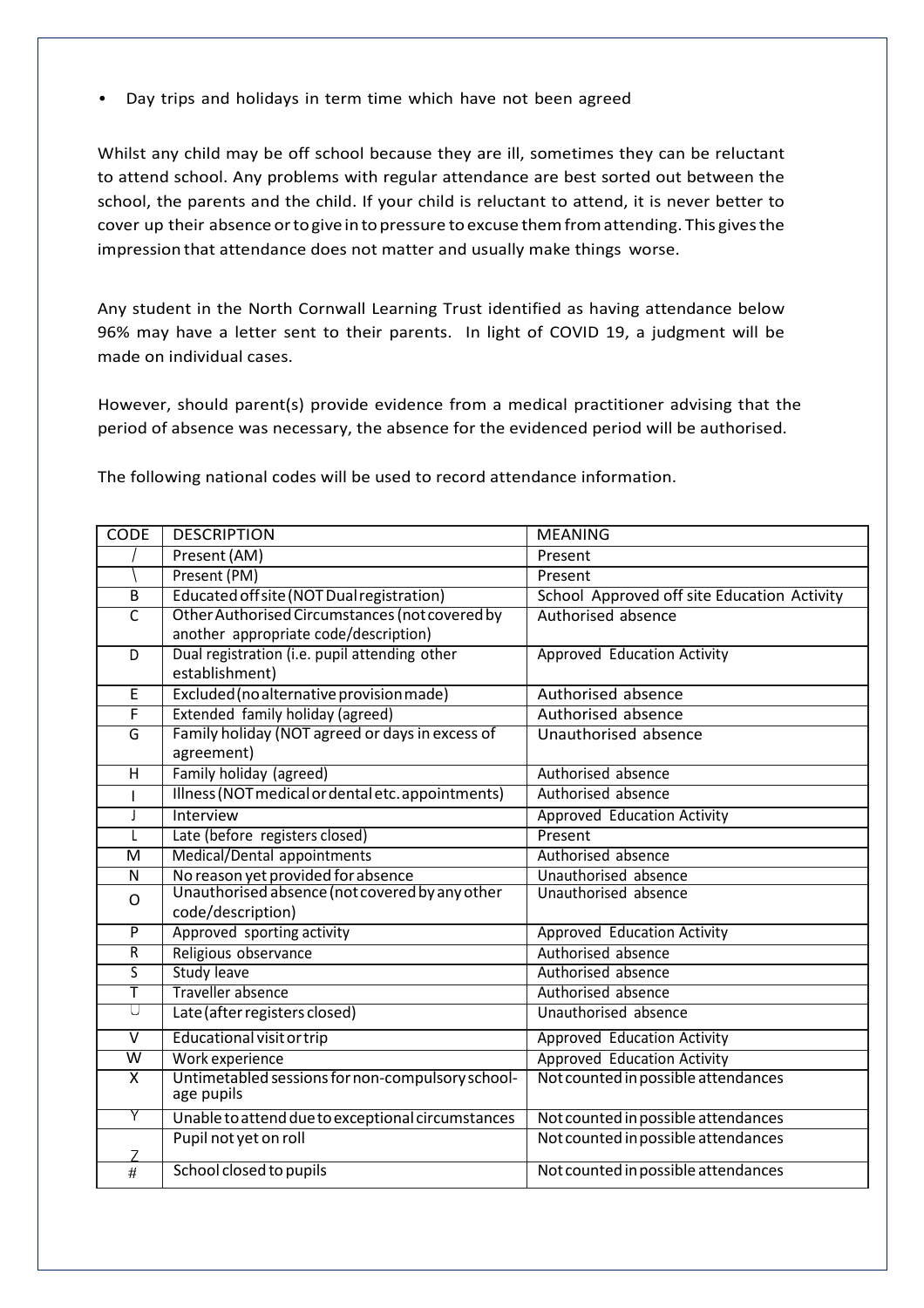# **Persistent Absentee (PA)**

A pupil becomes a 'persistent absentee' when they miss 10% or more of schooling across the school year for whatever reason. Absence at this level is doing considerable damage to any child's educational prospects and we need parents' fullest support and co-operation to tackle this.

We monitor all absence thoroughly. Any case that is seen to have reached the PA mark or is at risk of moving towards that mark is given priority and you will be informed of this immediately.

PA pupils are tracked and monitored carefully through our pastoral system and we also combine this with academic mentoring where absence affects attainment.

#### **Absence Procedures**

If your child is absent you must:

- Contact us as soon as possible on the first day of absence;
- Or, you can call into school and report to reception

If your child is absent we will:

- Telephone or text you on the first day of absence if we have not heard from you;
- Invite you in to discuss the situation with our Attendance Officer and/or a member of the senior management team if absences persist;
- Refer the matter to our Education Welfare Officer if attendance moves below 92% over a rolling year or if a decision is made by the Senior Leaders.
- At our discretion, make home visits to check on the child's welfare if we have not been informed of the reason for their absence
- We are legally obliged to refer a child as missing education if we believe that to be the case.

#### **Telephone numbers**

There are times when we need to contact parents about lots of things, including absence. We need to have your contact numbers at all times. To help us to help you and your child we ask that we are provided with an up to date number and an emergency contact. You have a duty to notify school as soon as possible of any changes to contact details.

#### **Informing Schools**

Parents are expected to contact school at an early stage and to work with the staff in resolving any problems together. If difficulties cannot be resolved in this way, the school may refer the child to the Education Welfare Officer (EWO).

#### **Education Welfare Service**

If your child's attendance falls below 94% over a rolling year, the Education Welfare Officer (EWO) will ask us directly for information relating to your child's absences. As we are held to account for such cases, we work closely with the Education Welfare Officer, acting on their advice. In some instances, it may be necessary for the officer to meet with you and/or your child to discuss the reason for absence, so please advise us if you would prefer contact before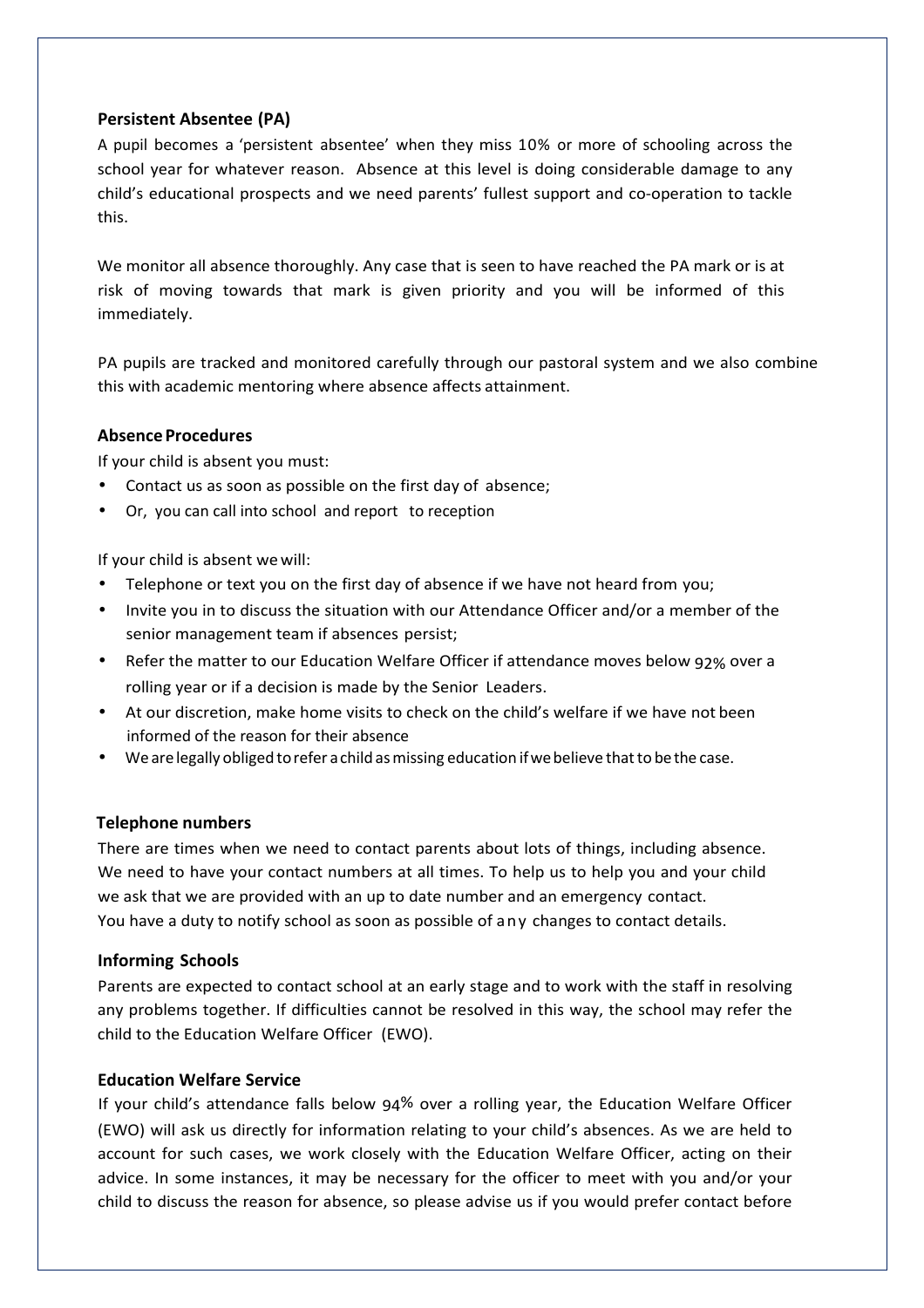such action. Please be aware if your child's absences persist, an EWO can use sanctions such as a Penalty Notice fine or prosecutions in the Magistrates Court to address irregular school attendance.

#### **Lateness**

Poor punctuality is not acceptable. If your child misses the start of the day they can miss vital information and could regularly miss the same lesson. Late arriving pupils also disrupt lessons, and this can be embarrassing for the child.

# **How we manage lateness?**

The register will be closed 30 minutes after the school's start time. This means that children arriving after this time will receive a mark that shows them to be on site, but this will not count as a present mark and it will mean they have an unauthorised absence. You could, therefore, face the possibility of a Penalty Notice if the problem persists.

If your child has a persistent late record you will be asked to meet with a member of school staff and/or Education Welfare Officer to resolve the problem, but you can approach us at any time if you are having problems getting your child to school on time.

# **Leave of Absence in Term Time**

 Taking holidays in term time will affect your child's schooling as much as any other absence and we expect parents to help us by not taking children away in term time. Remember that any savings you think you may make by taking a holiday in school time are offset by the cost to your child's education.

There is no automatic entitlement in law to time off in school time to go on holiday and the government made an amendment to the Education (Pupil Registration) (England) Regulations 2006 in September 2013 to reflect this.

Leave of absence shall not be granted unless —

- (a) an application has been made in advance to the proprietor by a parent with whom the pupil normally resides: and
- (b) the proprietor, or a person authorised by the proprietor in accordance with paragraph (z), considers that leave of absence should be granted due to the exceptional circumstances relating to that application.

All applications must be made in writing to the Head of School at least 20 school days prior to the requested leave date. Where the decision is made not to authorise leave in term time, school will inform parent/carers in writing. Please do not book a holiday before being given permission for absence from the school.

A general guide for parents is, leave for any holiday, activity or event that could be arranged during the annual 13 week holiday time would not be authorised.

On any occasion that school refuses a request for leave in term time, should a parent/carer proceed with the leave it will be recorded as a (G) (family holiday not agreed or in excess of agreement), on school's register. Where a leave of absence has been unauthorised, penalty noticed will be considered if a pupil's attendance is below 9o%.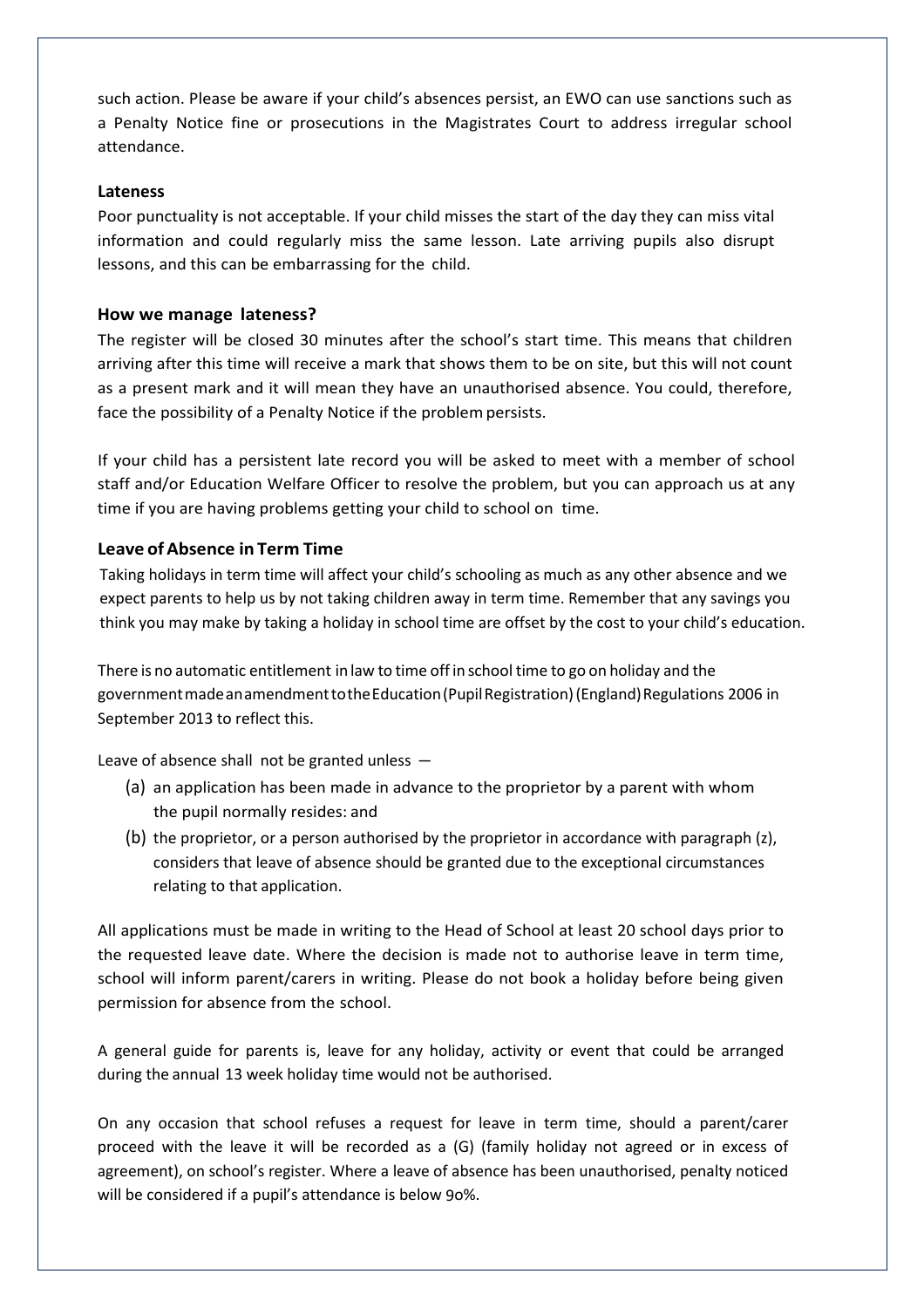Failure to notify and/or request leave of absence in term time, providing at least 5 day notice will result in all absence being recorded as (O) (unauthorised absence not covered by any other description).

#### **Penalty Notices**

Whilst we would hope that the supportive strategies outlined about would be successful in improving attendance and punctuality, North Cornwall Learning Trust would consider using Penalty Notices if they felt it appropriate in collaboration with the EWO.

Penalty Notices can be requested for unauthorised absence or unauthorised holiday during term time. The absence/holiday must be 10 half-day sessions or more (i.e. the equivalent of 5 school days). The Penalty Notice Officer will consider requests when attendance is or would fall to below 94.5%. When requesting that a Penalty Notice be issued, the school must hold that attendance is not 'regular' (i/e/ in accordance with this policy)

A holiday refusal letter informs parents/carers that the leave will be unauthorised and, as such if you decide to still take your child out of school, without permission, you will be committing an offence under the Education Act 1996. We may refer the matter to Cornwall Council who as the issuing officer may decide to take legal action against you. A Penalty Notice can be issued under Section 444A and 444B of the Education Act 1996. This carries a fine of £60 if paid within 21 days or £120 if paid after this but within 28 days. Finds are issue per parent/carer; per child. Failure to pay the Penalty Notice may result in Court action. Persistent absences not authorised by the school may result in a prosecution in the Magistrates Court, leading to fines up to £2,500 and/or custodial sentences. The Council may also apply for the costs incurred in taking the matter to Court.

See following flowchart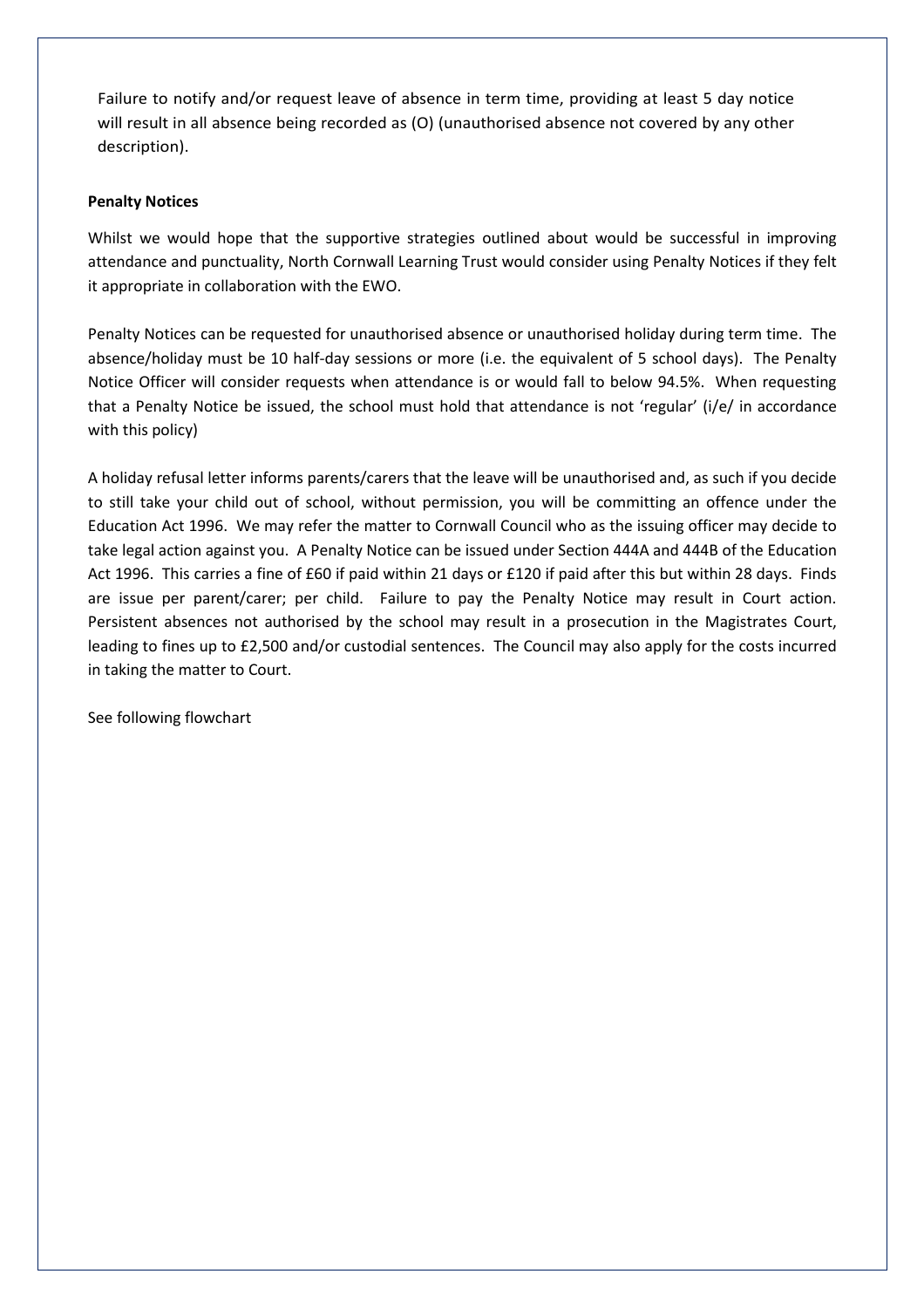When considering issuing a penalty notice, the Cornwall Council document, 'Penalty Notices – A Guide for Education Welfare Officers and Schools.' (October 2017) which includes the following flowchart:



#### **School targets, projects and special initiatives**

The school has targets to improve attendance and your child has an important part to play in meeting these targets. Targets for the school and for classes are displayed and shared with pupils in school and communicated to parents weekly via the school newsletter.

The minimum level of attendance for this school 96% and we will keep you updated regularly about progress to this level and how your child's attendance compares.

Our target is to achieve better than this because we know that good attendance is the key to children fulfilling their potential.

#### **COVID 19**

Please follow this link for Government COVID attendance guidance https://www.gov.uk/government/publications/school-attendance/addendum-recording-attendance-inrelation-to-coronavirus-covid-19-during-the-2020-to-2021-academic-year